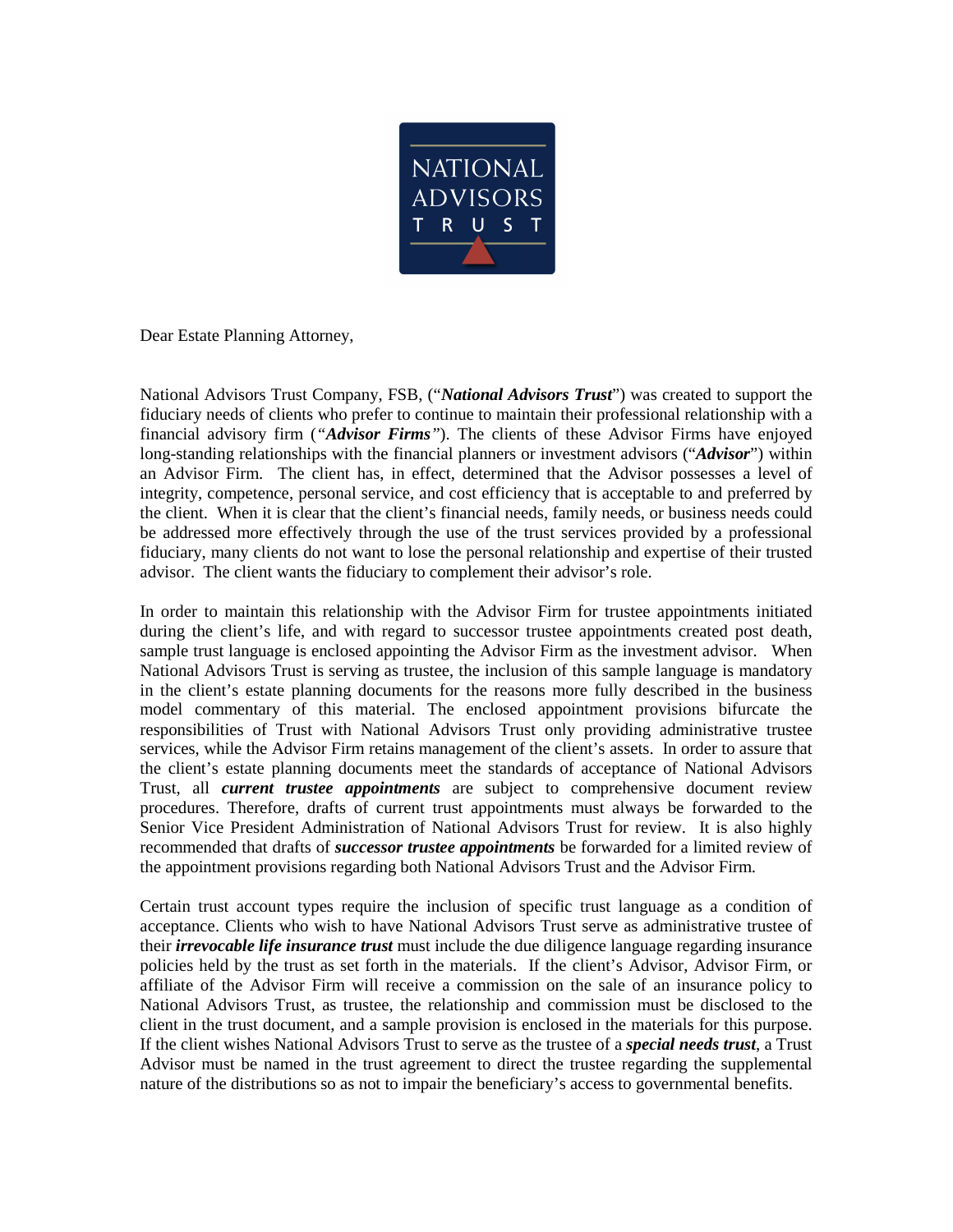Lastly, the Advisor Firms who will be designated as the investment advisor in client estate planning documents are registered with federal and state regulatory commissions and are authorized to render investment advice to their clients. The business models of the Advisor Firms, as well as the investment management style and products used in their practices vary considerably. A review of the Advisor Firms regulatory filings and standard investment management agreements may be instructive in the drafting of the client's estate planning document from the Advisor Firms perspective. Paragraph 3 of the sample language appointing the investment advisor provides further information on this topic and may suggest to the drafting attorney after consultation with Advisor Firm additional language for inclusion in the document.

### **National Advisors Trust Company, FSB**

# **Kansas Office:**

8717 W. 110<sup>th</sup> St., Ste 700 Overland Park, Kansas 66210 Telephone 913-498-8159 Toll Free 877-527-3476 Fax 913-498-0798

# **Missouri Office:**

National Advisors Trust Co., FSB 200 N.E. Missouri Road, Suite 200 Lee's Summit MO 64086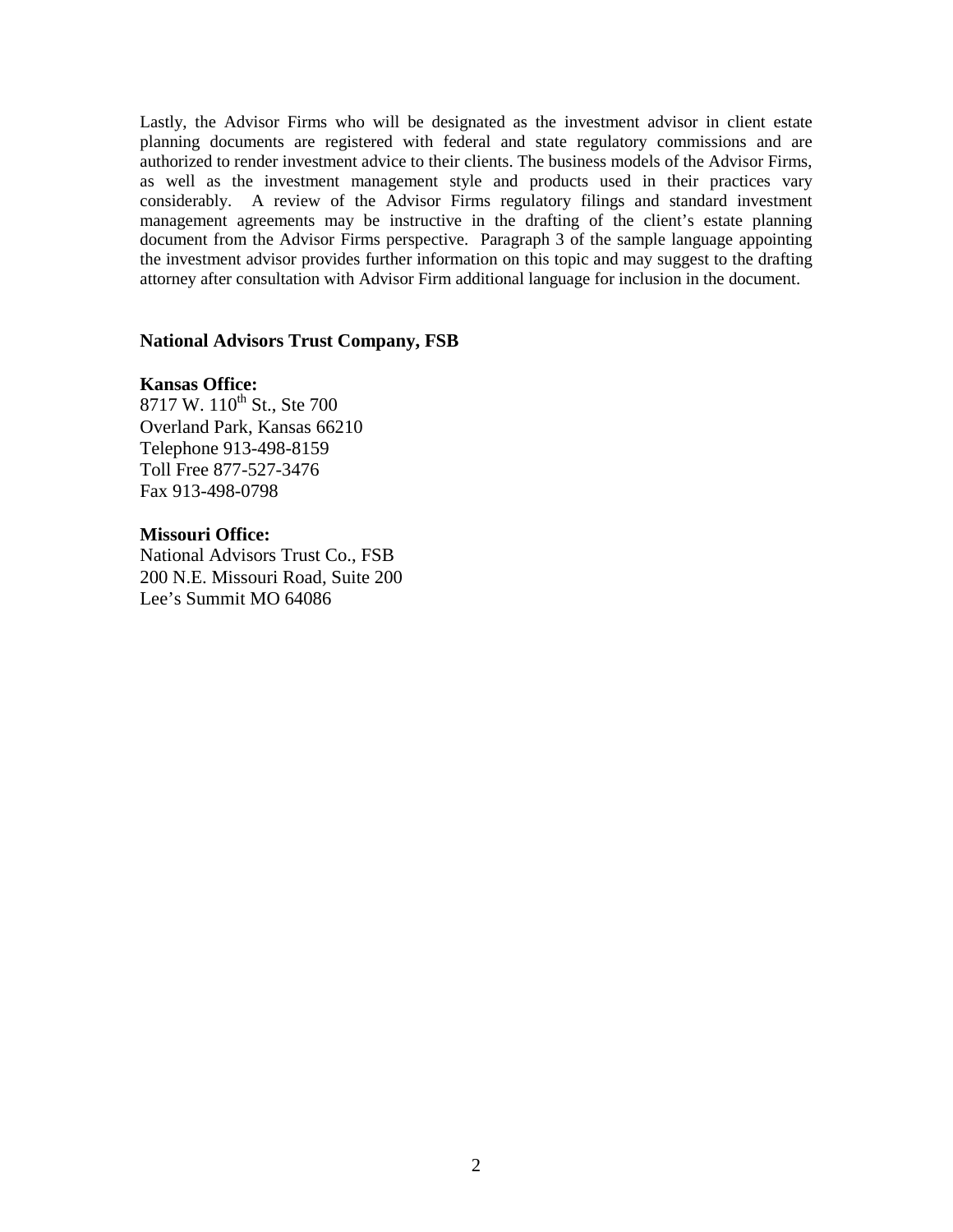# **National Advisors Trust Company, FSB General Information and Business Model Commentary**

### **Charter Authority**

National Advisors Trust was granted a national trust charter by the Office of Thrift Supervision ("the OTS") on September 27, 2001, and pursuant to that charter has the authority to do business in all fifty states. Because of preemption language in the legislation authorizing the OTS to charter national trust companies, National Advisors Trust is not subject to the application or examination procedures of state banking authorities. While National Advisors Trust continues to hold its OTS charter, as of July 21, 2011, the OTS merged with the Office of the Comptroller of the Currency (OCC) and the OCC became National Advisors Trust's primary regulator.

### **Business Model**

National Advisors Trust is a wholly owned subsidiary of National Advisors Holdings, Inc. ("NAH*").* One hundred Thirty-five (135) financial advisory firms located in over forty (40) states own equity interests in NAH (most firms hold less than a 2% interest). The mission of National Advisors Trust is to support the delivery of trust and custody services to the clients of NAH shareholders and certain select non-shareholders. Our business model incorporates the following concepts:

- National Advisors Trust will only accept the referral of trust and custody relationships from the shareholders of National Advisors Holdings, Inc., the parent of National Advisors Trust Company, FSB, as well as certain trust focused non-shareholders.
- National Advisors Trust as a matter of policy does not accept trust accounts in which National Advisors Trust is vested with investment discretion.
- National Advisors Trust's business model bifurcates the investment function from the administrative, distribution and custodial functions in trust relationships. NAH shareholders and non-shareholders are expected to accept the investment responsibilities related to the account relationships they refer to National Advisors Trust.
- National Advisors Trust will not "delegate" the investment function in a trust relationship to an investment advisor who is a shareholder of National Advisors Holdings, Inc. Delegation would represent an inherent conflict of interest and cause adverse regulatory consequences as discussed in the next section. The investment advisor (NAH shareholder) should in all cases be named by the grantor in the trust document to manage the investments. National Advisors Trust must be a "directed" Trustee in all accounts it accepts.
- Without the involvement of an advisory firm as the investment advisor in a trust relationship, National Advisors Trust will resign as Trustee.
- National Advisors Trust acknowledges its direct legal responsibility to the trust beneficiaries, but expects that the shareholder or non-shareholder referring the trust will be a significant conduit in communications between the grantor and/or beneficiary and the trust company.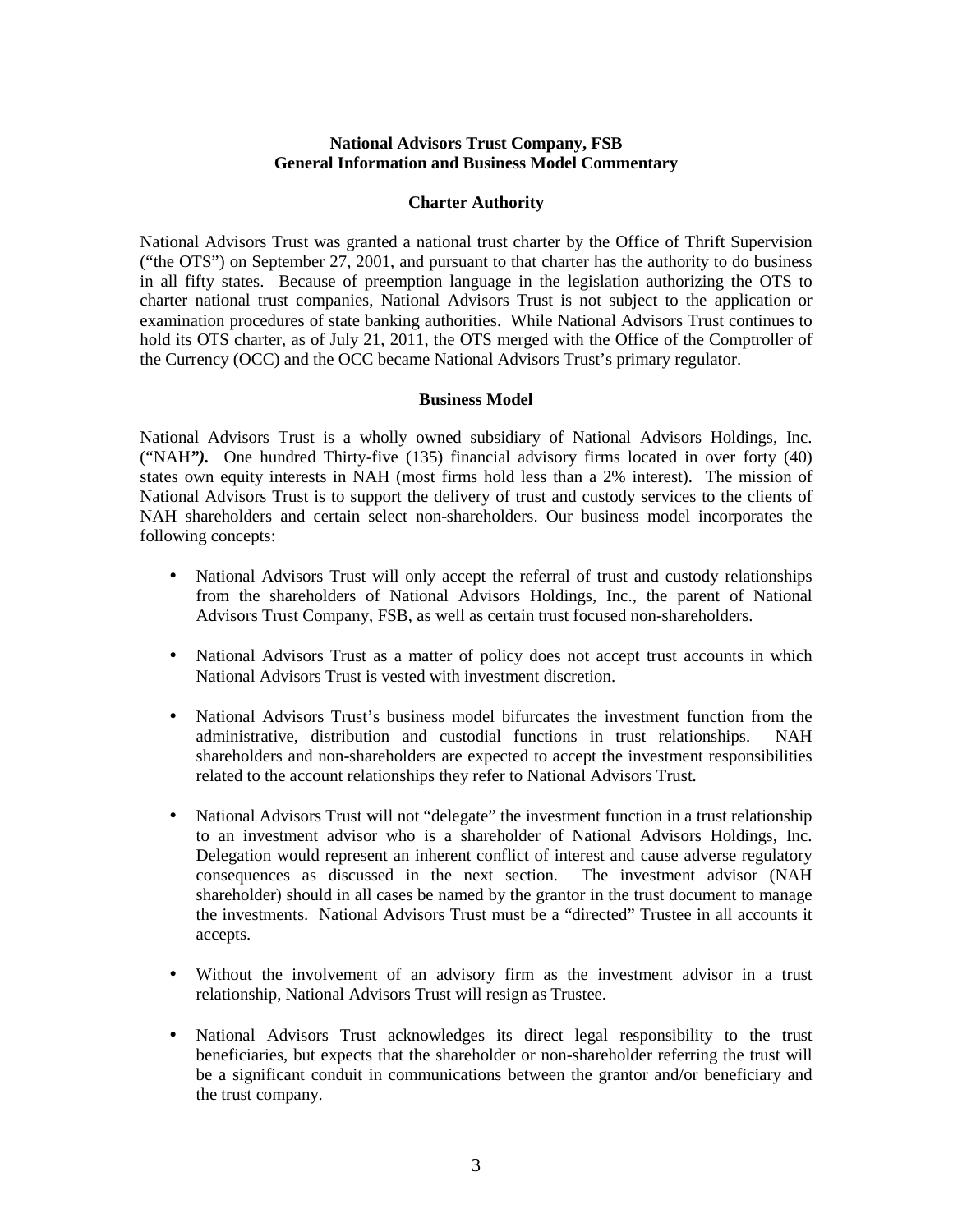#### **Ownership Structure and Regulatory Considerations**

The ownership structure of National Advisors Trust is unique and received significant regulatory scrutiny during the charter application process. From the regulators perspective, the prospect of 135 advisory firms located in a national market place owning a financial institution raised regulatory red flags. With this ownership structure there was a regulatory presumption that the shareholders of NAH were attempting to control a financial institution. This presumption, if substantiated, would have subjected each shareholder and their individual offices to significant levels of inspection, examination, and regulation. The trust company could potentially be deemed "located" in the offices where the Advisor Firms were situated, and the Advisor Firms would be "deemed" to be offices of the trust company, and as such, subject to regulatory examination.

In order to rebut the presumption of shareholder control, the business plan of National Advisors Trust was drafted to clearly reflect that the trust company is *independent* and its shareholders were functioning within standards that would result in the regulatory focus being placed on the trust company and not the shareholder firms. Decisions on account acceptance, fees, and account operation are solely within the discretion of the trust company. A shareholder firm is not required to refer business to the trust company, and National Advisors Trust not required to accept referrals from its shareholder advisors. Likewise, limitations are placed on the *role and activities* of the Advisor Firms. In order to achieve clarity regarding the respective roles of the trust company and the individual Advisor Firms, the Advisor Firms are restricted to only *"marketing activities".* The grantor in the trust document is *required* to name the Advisor Firm as the investment manager. It was also agreed with the regulators, that if National Advisors ever accepted discretionary accounts, (i.e. accounts that require the trust company to retain investment discretion), National Advisors Trust would not enter into investment management agreements with shareholder Advisor Firms, but would contract with independent non-affiliated investment managers to service the investment management responsibilities related to those accounts.

#### *The Role of National Advisors Trust and Advisor Firms*

Any trust agreement drafted for a client of an Advisor Firm which appoints National Advisors Trust, as Trustee, should specifically provide that National Advisors Trust will only discharge the administrative, distribution, and custodial responsibilities of the trust, with the Advisor Firm *specifically* named as the investment advisor by the grantor to discharge the trust's investment functions. When National Advisors Trust is acting as Trustee and an Advisor Firm is named as the investment advisor, National Advisors Trust must be relieved and released of liability for the investment management activities of the Trust. National Advisors Trust is only compensated for providing administrative trustee services and does not have an internal investment component to conduct investment reviews of it accounts. National Advisors Trust will not select an investment advisor, establish the scope of investments for the Trust, or supervise and monitor an investment advisor on a performance basis comparing the advisors performance to investment "benchmarks" or managers of like investment style. National Advisors Trust will, however, perform an administrative review of each trust at least once a year and more often if circumstances require.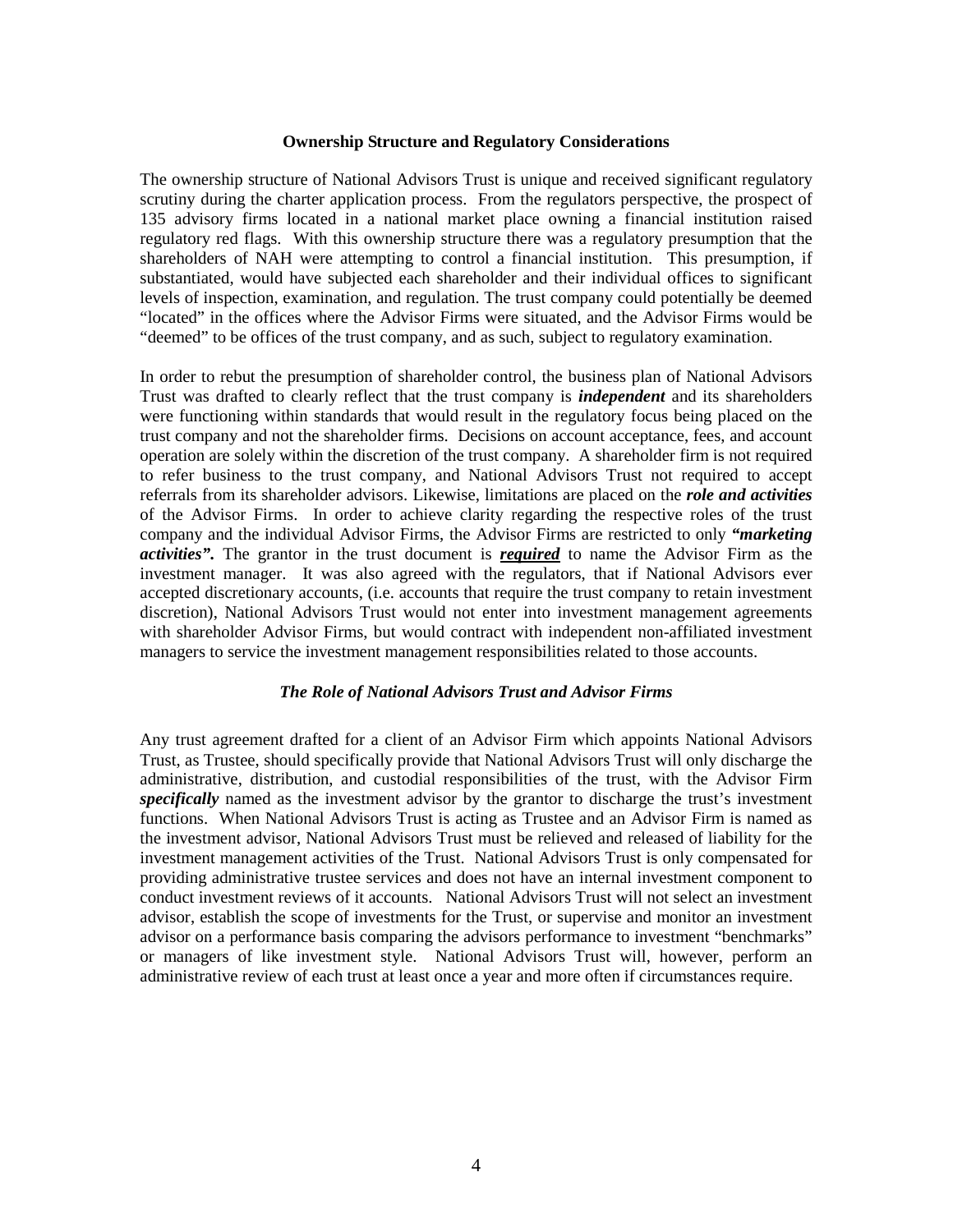PLEASE NOTE: THE PROVISIONS CONTAINED HEREIN ARE FOR THE USE OF *ATTORNEYS ONLY. THE ATTORNEY USING THE FORM MUST ASSUME RESPONSIBILITY FOR THE FORMS APPLICABILITY AND VALIDITY. THESE PROVISIONS ARE NOT INTENDED TO BE, AND DO NOT, CONSTITUTE LEGAL ADVICE OR ESTATE PLANNING ADVICE.* 

# **I. National Advisors Trust Company, FSB – Sample Investment Advisor Provisions.**

### **For National Advisors Trust to accept administrative Trustee appointments the following provisions must be included.**

At any time when National Advisors Trust Company, FSB is serving as Trustee hereunder, the following provisions shall apply, notwithstanding anything to the contrary contained herein:

*Bifurcation of Responsibilities*. Grantor directs that the administrative and custodial functions of the Trust shall be the sole responsibility of the Trustee, and that the Trustee shall have no responsibility or liability for decisions involving the purchase, sale, retention, or management of the investments of the Trust. Subject to the acceptance of said investment responsibilities, the Trust investment functions shall be the responsibility of the Investment Advisor named below.

*Appointment of Investment Advisor***.** Grantor directs that *[insert name of NAH shareholder firm]*, as Investment Advisor, shall have the duty and responsibility to review and manage all trust assets, which shall collectively be referred to as the Trust Estate. This duty and responsibility shall include the right of the Investment Advisor, in said Investment Advisor's sole discretion, to designate third party investment manager(s) to review and manage part or all of the Trust Estate as the Investment Advisor may determine from time to time. The Investment Advisor, or his designee, as may be the case, shall direct the trustee in all matters involving the retention and disposition of the investments deposited to the trust, as well as the subsequent investment, reinvestment, exchange, tender, and all other transactions related to the ownership and management of all variety of securities, real and personal property which shall comprise the Trust Estate.

*Drafting Note - Investment Advisor Management and Servicing Considerations.* Include any investment related provisions which relate to special investment management strategies, specialized asset classes, non-standard assets, products, or services, which are proprietary in nature to the advisor, and/or may be offered as part of the advisor's investment platform, which may include but not be limited to, limited partnerships, private equity, or hedge funds in which the investment advisor may have an interest, or may be controlled by the investment advisor or an affiliate, access to pooled investment funds sponsored by the investment advisor, investments in insurance products offered by the investment advisor or an affiliate, and use of a broker-dealer affiliate. Any conflicts of interest should be disclosed to the client in the trust document. The investment advisor should provide counsel with the Advisory Firms investment management agreement and ADV or comparable filings with applicable securities commissions for reference to products or services which may warrant inclusion this document.

*Investment Advisor Fees.* In consideration for the services of the Investment Advisor, and in addition to reimbursement of expenses incurred by the Investment Advisor in the performance of its duties with respect to the assets of the trust estate, the Investment Advisor shall receive compensation, separate and apart from the charges of the trustee, for its services rendered the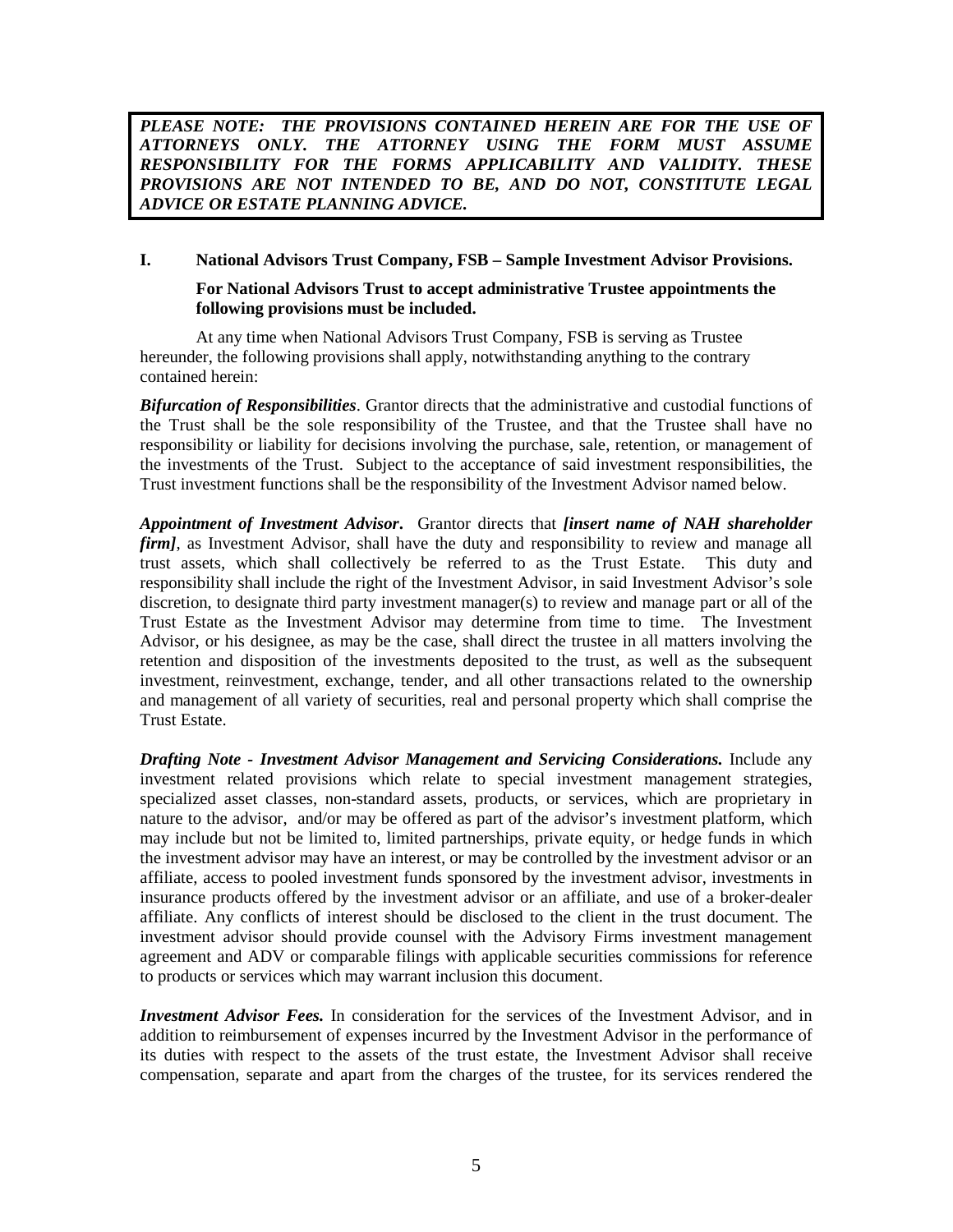trust estate, all in accordance with its published schedule of fees as may be in effect from time to time.

**Investment Advisor Resignation and Removal Provisions.** The resignation, removal, and succession provisions of Article [ ] relating to the resignation, removal and succession of Trustees shall apply to the resignation, removal and succession of the Investment Advisor, with the provision that the standards of qualification established for a successor Trustee under Article [ ] are inapplicable to the successor Investment Advisor, whose only qualification is that they be registered under the Investment Advisers Act of 1940, or comparable federal or state regulatory laws.

*Trustee Relieved of Investment Responsibility*. The Trustee shall not be held liable or responsible for any loss resulting to the Trust Estate or to any current or future beneficiary thereof by reason of any such purchase, sale, or action taken pursuant to Grantor's direction of the investment decisions to the Investment Advisor, it being Grantor's intention to relieve and release the Trustee of every duty and responsibility involving the ownership, management, or other investment related action taken pursuant to, and in accordance with, the direction of the Investment Advisor; or by reason of the failure the Trustee to place any such transaction, or take any action, in absence of direction from the Investment Advisor regarding any security or asset which comprises the Trust Estate, and in no event shall the Trustee hereunder be liable for any matter with respect to which the Trustee is not authorized to participate, which includes the duty to review or monitor trust investments.

*Disclosure of Investment Advisor Affiliation.* Grantor acknowledges the said Investment Advisor herein named in its name, or in the name of an entity(s) or individual(s) affiliated with the said Investment Advisor, as the case may be, holds less than a ten percent (10%) ownership interest in National Advisors Holdings, Inc., ("NAH"), a Delaware Corporation, the parent of National Advisors Trust Company, FSB. Grantor recognizes and accepts that said Investment Advisor, as a shareholder, or as an affiliated party to a shareholder of NAH may benefit by realizing a profit in the form of dividends or other corporate distributions from NAH, in addition to any investment advisory fees which may be paid it under this Trust Agreement.

*Merger and Consolidation of Investment Advisor.* The name *[insert name of NAH shareholder firm*] (the "Advisory Firm") shall include its successor and successors and any sole proprietorship, partnership, corporation, limited liability company, or other third party entity into which it may be merged or with which it may be consolidated, and the successor or successors of any such merged or consolidated Advisory Firm and any Advisor Firm to which the investment management business of said Advisory Firm may at any time be transferred.

*Drafting Note - Proxies.* National Advisors Trust does not vote proxies. If an advisor firm does not vote proxies, consideration should be given to directing in the document that a co-trustee, third party designee, or entity be given proxy voting authority. Additional consideration should be given to a mechanism in the document to transfer voting authority to a successor if the holder of the power initially designated is unable to serve. A Trust Protector may be given the authority to remove and appoint trustees, and potentially could be given authority to designate parties to perform the proxy voting role.

*Powers Applicable to Investment Advisor.* In addition to any inherent or statutory powers of the Trustee and Investment Advisor as they may now or hereafter have, or any powers conferred upon the Trustee and Investment Advisor by statute or general rules of law, the Trustee and Investment Advisor shall be expressly authorized and empowered, with regard to their respective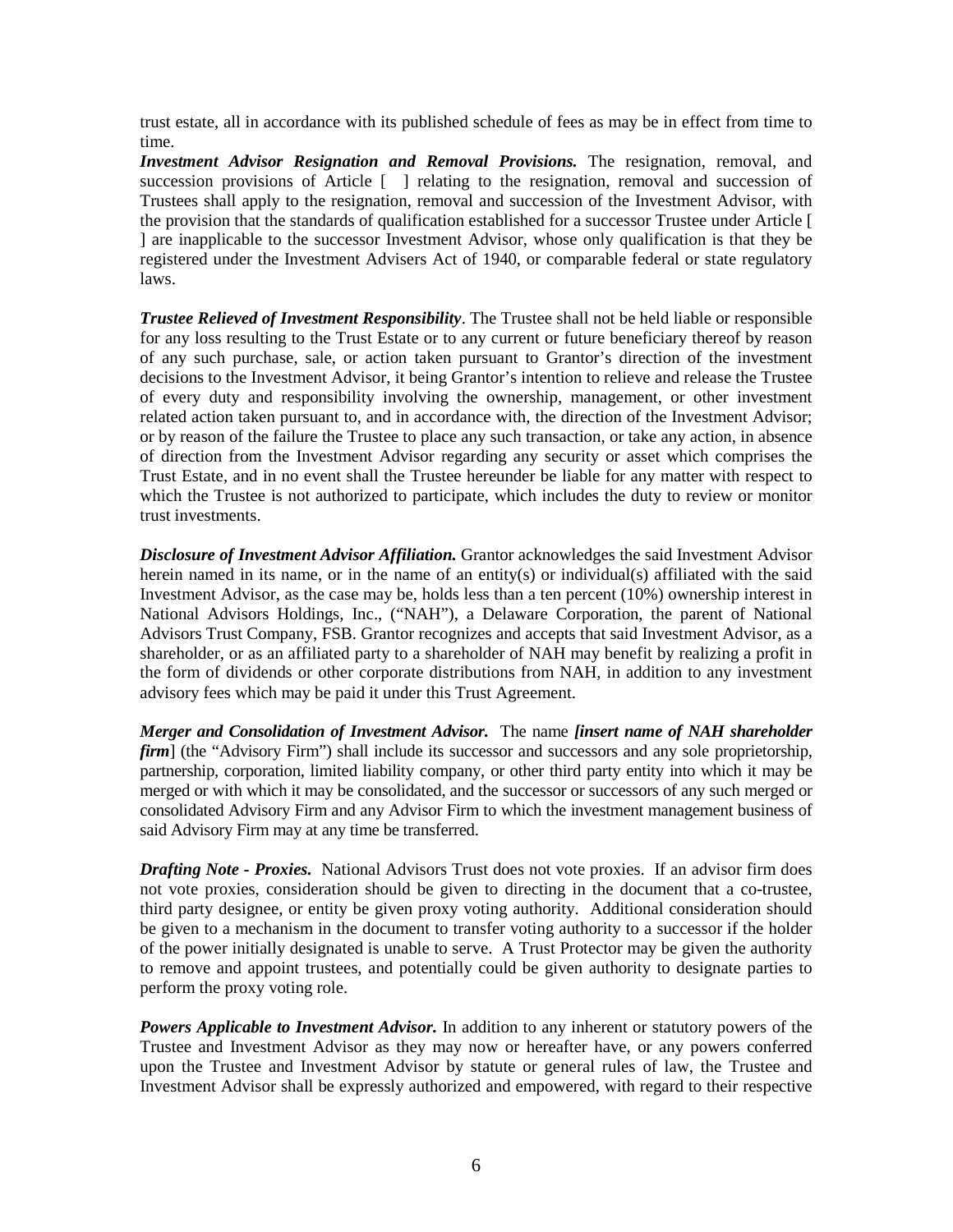functions as set forth above, to exercise the powers set forth in Article *[insert Article which defines the Trustee's powers]* of this Agreement.

# *II.* **National Advisors Trust Company, FSB – Sample Trustee Provisions**

*Waiver of Bond.* No bond or surety shall be required in any jurisdiction of any Trustee serving hereunder.

*Resignation and Removal of Trustee.* Any Trustee may resign at any time by giving not less than twenty days written notice to Grantor and, after Grantors death or incapacity, to a majority in interest of the adult beneficiaries and the natural or legal guardians of any minors or otherwise legally disabled beneficiaries to whom income may then be payable or permitted to be paid hereunder. Grantor and, after Grantor's death or incapacity, the legally competent adult beneficiary or beneficiaries then entitled to or permitted to receive the income, if any, from the trust, or, if none, the parent, guardian, or conservator of such income beneficiary or beneficiaries of the trust who is a minor or is otherwise under a legal disability, may remove any corporate Trustee by written notice delivered to the Trustee not less than twenty days prior to the effective date of removal. The person or persons to whom the notice of resignation may be given or who may exercise the power of removal, without the concurrence of and without liability to any other beneficiary, (i) may, on behalf of all beneficiaries, approve the accounts of and give a complete release and discharge to any resigned or removed Trustee, not withstanding that such person's interests may possibly be or become adverse to those of other beneficiaries and, (ii) upon the failure to qualify, resignation or removal of a corporate Trustee, shall appoint a bank or trust company wherever situated, as successor corporate Trustee. Any resigned or removed Trustee shall deliver the trust assets under such Trustee's control to the successor Trustee and the successor Trustee is authorized and directed to accept such trust assets.

*Liability of Successor Trustee.* No successor Trustee shall be liable or responsible for any act or default of any predecessor Trustee or for any loss or expense resulting from anything done or neglected to be done in the administration of the trust prior to becoming a Trustee or be required to inquire into or take notice of the prior administration of the trust.

*Trustee Compensation.* While serving hereunder, the corporate Trustee shall receive compensation for its services according to its published schedule of charges in effect at the time such services are rendered.

*Merger and Consolidation of Successor Trustee. The name "National Advisors Trust Company, FSB"* shall include its successor and successors and any corporation into which it may be merged or with which it may be consolidated and the successor or successors of any such merged or consolidated corporation and any corporation to which the fiduciary business of said federal savings association may at any time be transferred.

*Accountings of Trustee***.** Notwithstanding any statute or rule of law to the contrary, no Trustee shall be required to qualify or to file inventories or interim or final accountings in any probate or other court and all statutory requirements with regard to the filing of inventories and accountings are waived. While Grantor is not serving as Trustee hereunder, the Trustee shall, however, render an accounting once each twelve months to each adult beneficiary and to the natural or legal guardian, if any, of each minor or otherwise legally disabled beneficiary then receiving or entitled or permitted to receive income and/or other distributions from any trusts hereunder. The accounting shall show the receipts, disbursements and distributions of principal and income since the last accounting, and the invested and uninvested principal and the undistributed income on hand at the time of the accounting. If no objection shall be made to any account so rendered within ninety (90) days after a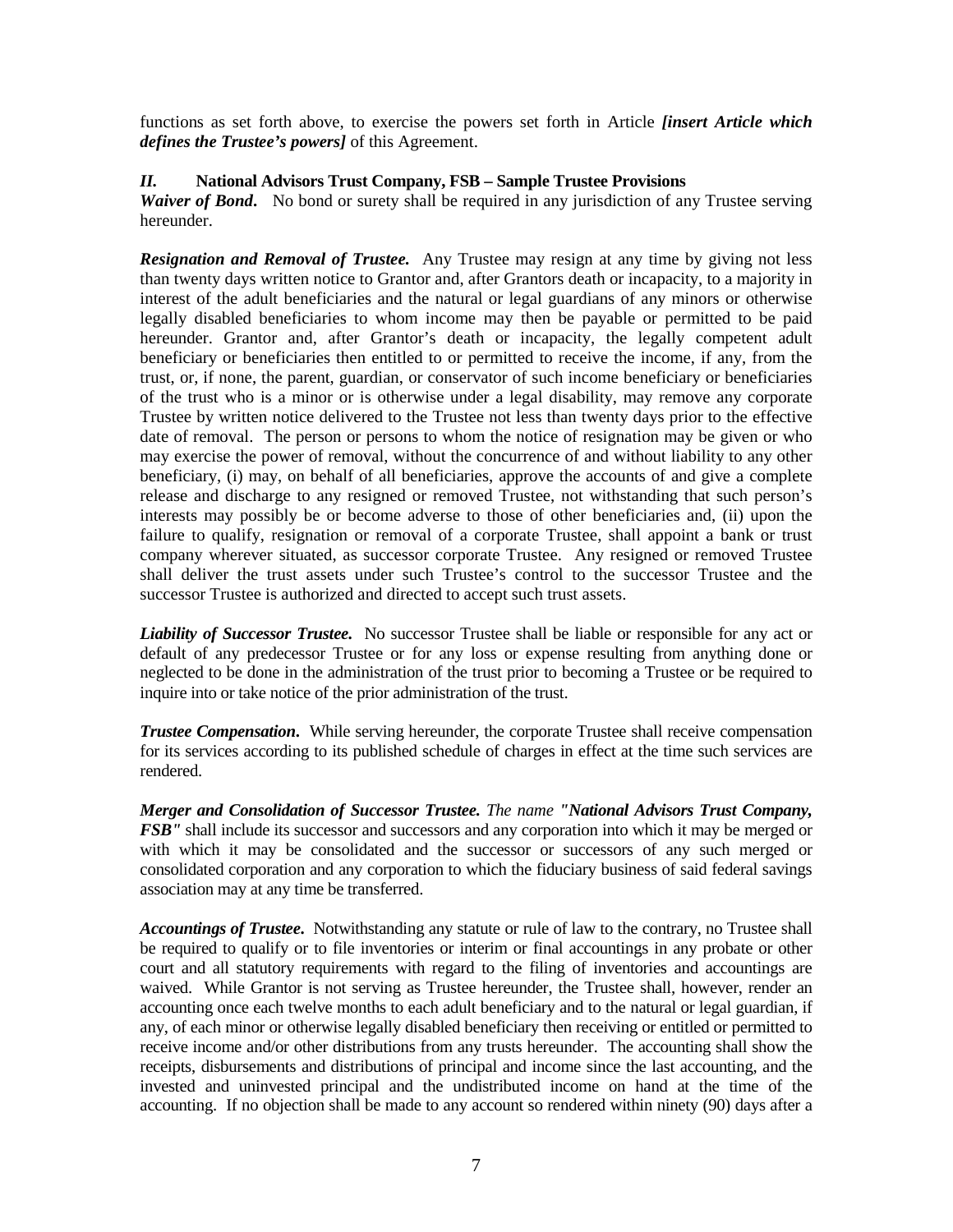copy thereof has been deposited in the mail addressed to any beneficiary entitled thereto, or, if such beneficiary is a minor or is otherwise under a legal disability, to such beneficiary's legal or natural guardian, such accounting shall be conclusively presumed to have approved as to all actions reflected in the account so rendered.

# **III. Irrevocable Life Insurance Trusts – Due Diligence Language**

 **National Advisors Trust will accept irrevocable life insurance trusts only if there language included in the trust agreement which relieves National Advisors Trust of the responsibility performing initial and continuing due diligence with respect to the insurance policy and insurance carrier.** 

This Agreement designates an Investment Advisor to manage the investment responsibilities of the trust estate, which designation includes, but is not limited to, all duties and responsibilities with respect to any and all life insurance policies held in the trust, whether transferred to the Trustee by the Grantor or any other person or entity, or purchased by the Trustee at the direction of the Investment Advisor. The provisions of this Article shall control as to the duties and responsibilities of the Trustee with respect to life insurance policies held in the Trust.

From time to time, Grantor may transfer policies of life insurance to the Trustee. Grantor agrees to complete, or provide information to the Trustee sufficient to enable the Trustee to complete, and the Grantor agrees to sign, any change of ownership forms and other instruments reasonably required to facilitate the vesting in the Trustee of all incidents of ownership in any such policy. In addition, the Grantor may from time to time transfer to the Trustee an amount of cash to enable the Trustee to pay premiums, assessments and other charges with respect to life insurance policies owned by the Trustee or to enable the Trustee to purchase life insurance policies as directed by the Investment Advisor. Grantor anticipates the Trustee will use the cash so transferred to pay such premiums, assessments and other charges, or to fund such life insurance purchases, but no obligation is imposed on the Trustee in this regard.

The Trustee, conclusively and without inquiry, or independent investigation may rely on the direction of the Investment Advisor regarding the acceptance, purchase, or retention of any insurance policy and rely on the judgment of the Investment Advisor regarding the relative quality of such policy (as compared to other such policies) or regarding the absolute quality of such policy (without regard to other available policies), and the same is true whether the Trustee has, or with reasonable inquiry should have, actual or constructive notice that any purchase made pursuant to the direction of the Investment Advisor constitutes or may constitute a violation of any law applicable to the investment of the funds held hereunder. Specifically, but not by way of limitation, the Trustee at no time shall have any duty whatsoever:

To verify that any particular life insurance policy satisfies the requirements for a "life insurance contract" under Section 7702 of the Internal Revenue Code of 1986, as amended;

To compare the performance or pricing or the projected performance or pricing of a particular life insurance policy with the performance or pricing or the projected performance or pricing of any other life insurance policy that then may be available from any source;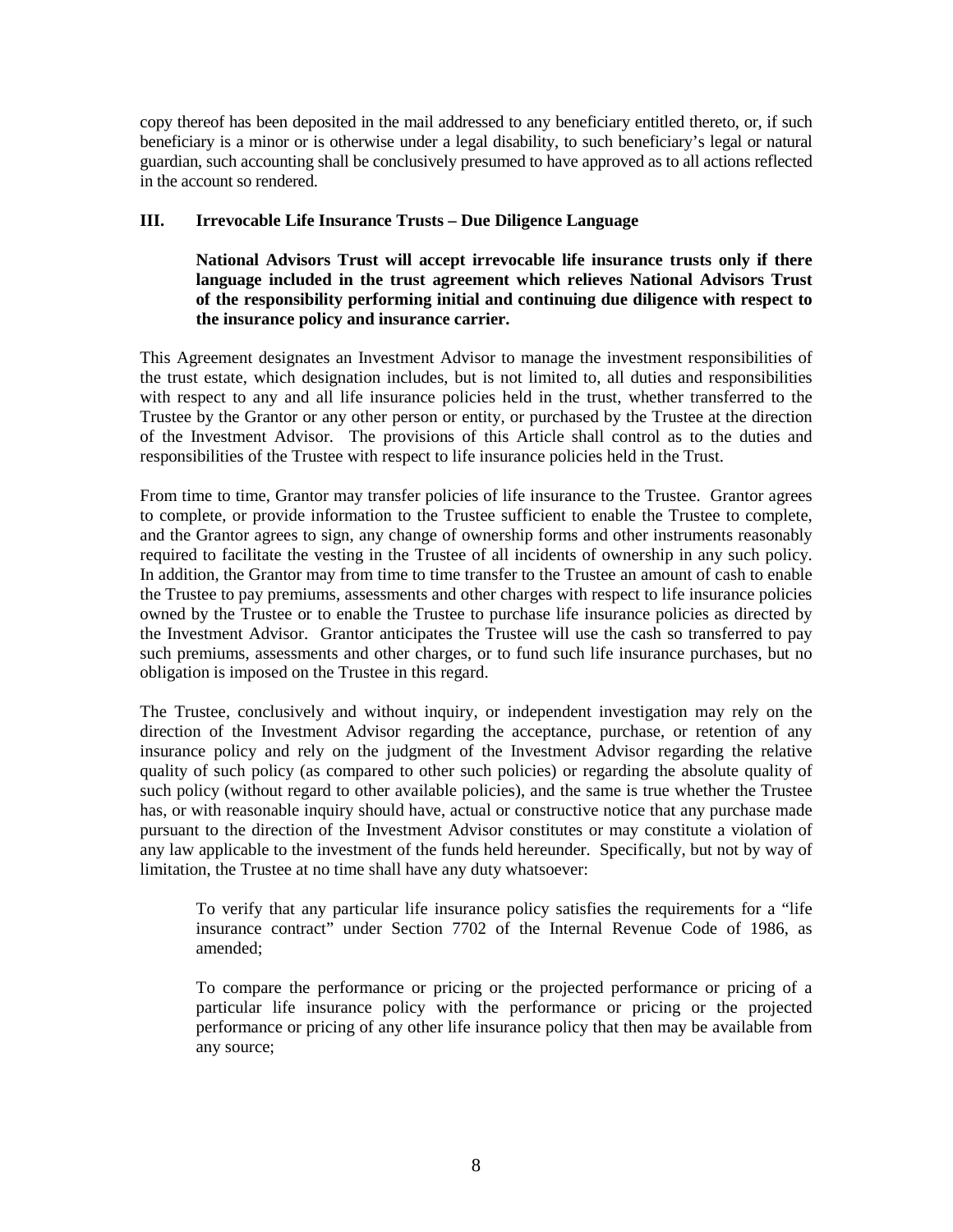To assess the appropriateness of purchasing or retaining any life insurance policy as an investment for the Trust as compared to other then available investment vehicles that are not life insurance policies; or

To investigate the strength or solvency of the company that issued or is offering a given life insurance policy.

Trustee may retain any life insurance policy purchased by the Trustee, or retain any policy transferred to the Trustee by the Grantor or any other person or entity, as directed by the Investment Advisor, and shall have no duty at any time to make any inquiry or investigation into the advisability of such retention (including but not limited to inquiry or investigation into the same or similar matters set forth in sub-paragraphs (1) through (4) of Paragraph B of this Article). With respect to any such policies retained by the Trustee at the direction of the Investment Advisor, the Trustee shall have no liability to Grantor or to any present or future beneficiary of the trust for non-productivity, decline in value or lack of diversification.

Grantor acknowledges that the Trustee is not a guarantor of any life insurance policy held in the trust, whether purchased by, or transferred to, such Trustee. The trustee shall not be liable to Grantor or to any present or future beneficiary of the trust for any loss or damage suffered in connection with the performance (or lack thereof) of any life insurance policy or the insolvency of any life insurance company.

The Trustees sole duties and responsibilities with respect to any life insurance policy held in the trust, until the policy matures or is surrendered, exchanged or otherwise disposed of, are to provide safekeeping services with respect to the policy contract and to provide notices to holders of withdrawal rights in accordance with the Agreement.

# **IV. Irrevocable Life Insurance Trusts – Affiliated Insurance Transactions**

# **If the Trustee will purchase of insurance in an irrevocable life insurance trust from the investment advisor or affiliate of the investment advisor please include the following language.**

The Investment Advisor is authorized to direct the Trustee to acquire, as an asset of any trust, a life insurance policy on the life of the Grantor(s) or any person to whom the income of the trust is payable, or on the life of any person in whom such income beneficiary has an insurable interest or to acquire any other insurance products, from such companies and from such agents or brokers, including, but not limited to *[Insert name of Investment Advisor, or affiliate of the Investment Advisor]*, in such amounts as the Investment Advisor may deem advisable; with and all incidents of ownership vested in the Trustee. Grantor acknowledges that *[Insert name of Investment Advisor, or affiliate of the Investment Advisor*] will be paid a commission from the trust property for any policies of life insurance or other insurance products sold to the Trustee at the direction of the Investment Advisor*.* Grantor recognizes and accepts that the Investment Advisor may benefit by realizing a profit, in addition to the investment management fees paid to the Investment Advisor under this Trust Agreement, from engaging in purchases and sales of life insurance policies or other insurance products.

# **V. Broker-Dealer Affiliation - If the Advisor Firm will be using a broker-dealer affiliate to process trades in the trust please include the following language.**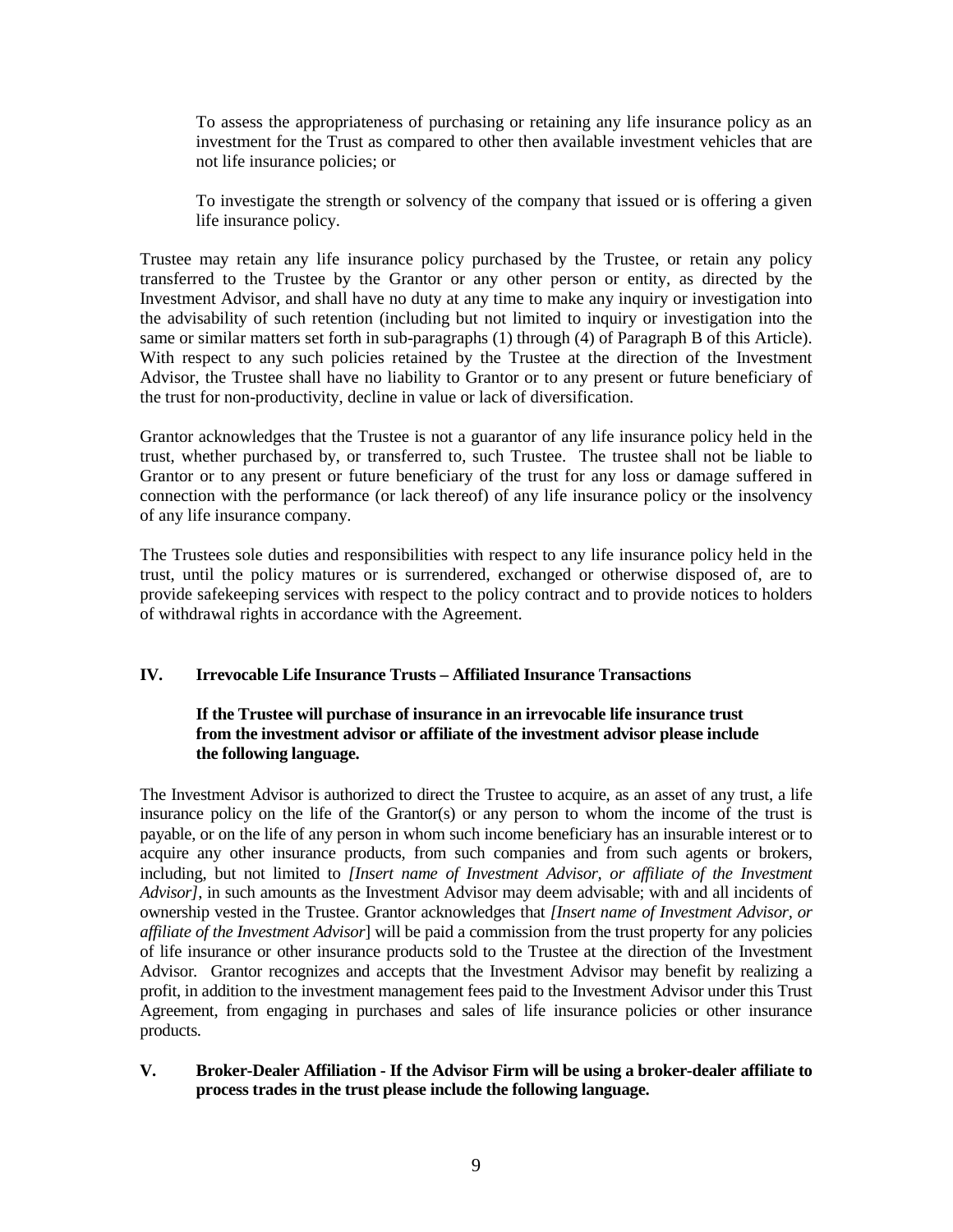The Investment Advisor designated herein is authorized to direct the investments of this account and perform trading activities and conduct investment transactions through agents or brokers, including, but not limited to, **EXECUTE:** [Insert name of affiliate or wholly-owned] subsidiary of the Investment Advisor]. Client recognizes that the Investment Advisor may benefit by realizing a profit from said trading activities, in addition to the investment management fees paid to the Investment Advisor under this Agreement. Client recognizes that said investment advisor may also be an underwriter, either individually or as a member of a syndicate, of securities which may be purchased through said agents or brokers.

# **VI. Special Needs Trusts – Appointment of a Trust Advisor**

# **National Advisors Trust will accept special needs trusts only if language is included in the trust agreement which names a Trust Advisor to direct the trustee with respect to distributions are supplemental in the applicable jurisdiction.**

The Trust Advisor shall have the following functions, authorities and immunities:

The Trust Advisor shall have the power to direct the Trustee to pay to or apply for the benefit of the Beneficiary so much or all of the income and principal as the Trust Advisor deems advisable in its uncontrolled discretion for any purpose which supplements the Benefits (as defined below), but subject to the following:

The Trust Advisor shall take into account all funds and assistance the Trust Advisor knows to be available to the Beneficiary from any government agency and any other source (the "Benefits"). The Trust Advisor shall be fully protected at any time or times in relying on a written statement from the Beneficiary or, while the Beneficiary is a minor or is incapacitated, a parent or legal representative of the Beneficiary, that no Benefits are then available. No payment shall be made which in the Trust Advisor's uncontrolled judgment reduces the Beneficiary's eligibility for any Benefits unless the amount of the payment exceeds the total amount by which the Benefits will be reduced by such payment.

No payment shall be made for the Beneficiary's food, clothing or shelter except if all Benefits which can be used or expended therefore have been then exhausted.

The Trust Advisor need not consider the effect of any payment made to or for the benefit of the Beneficiary shall have upon the interests of any remainderman hereunder.

The Trust Advisor shall determine the appropriateness of accessing insurance or governmental benefits for the Beneficiary, and shall consider the possible impact that any distribution of principal or income might have on the eligibility of Beneficiary for such government assistance programs.

The Trustee shall not make any distributions of income or principal in excess of an amount to be determined by the Trust Advisor, except at the direction of, or with the approval of the Trust Advisor confirmed in writing. If the Trustee, after reasonable efforts, is unable to make contact with a Trust Advisor for the purpose of obtaining prior consent; or if extraordinary circumstances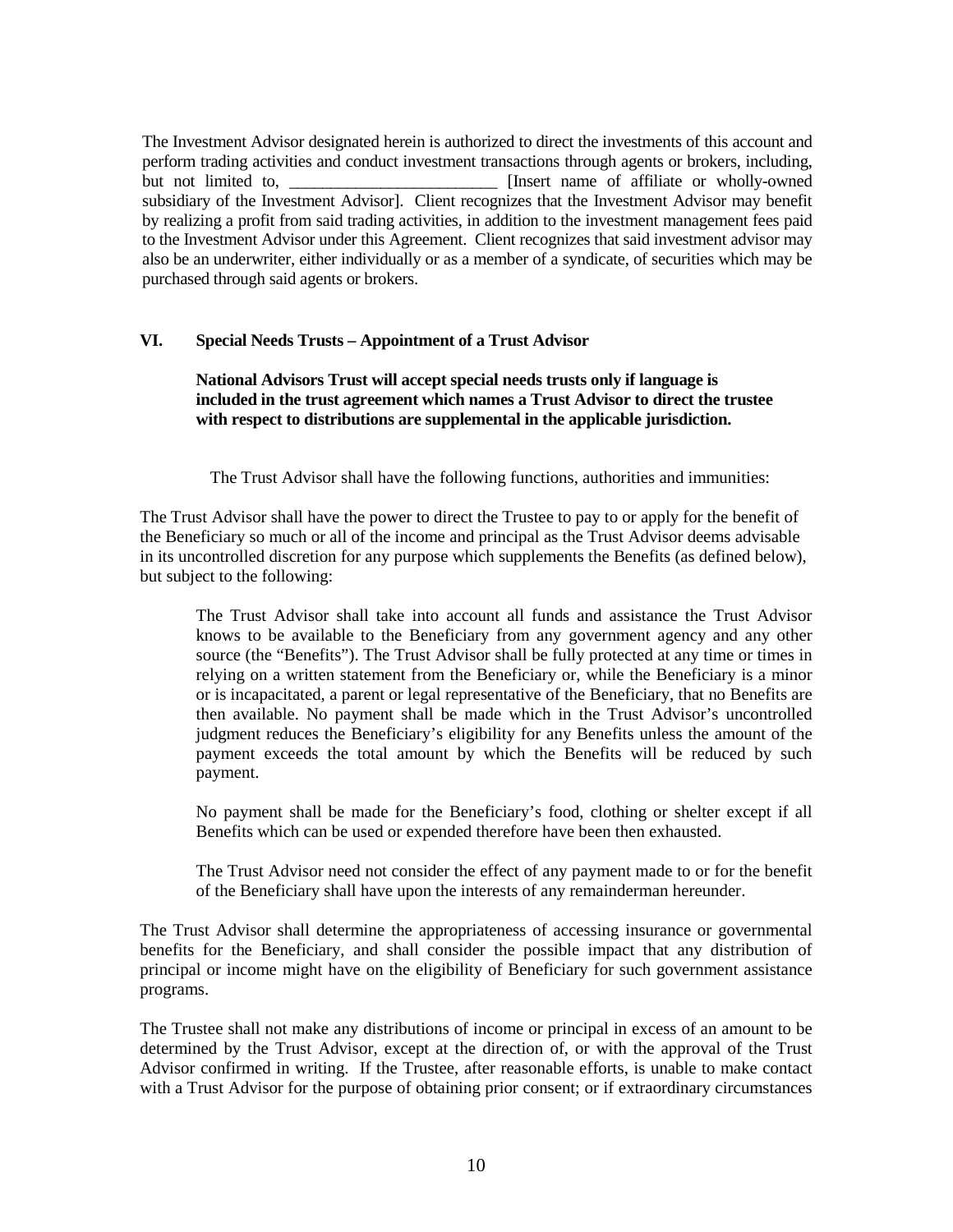require immediate expenditure of funds within a time period which does not permit contact to be made with a Trust Advisor, the Trustee mat act without prior approval of the Trust Advisor.

The Trustee shall consult at least annually with the Trust Advisor to determine a general policy regarding fund liquidity and anticipated needs of the Beneficiary which shall be confirmed in writing.

The Trust Advisor shall be subject to the fiduciary obligations generally imposed upon a Trustee under the laws of the State of \_\_\_\_\_\_\_\_\_\_\_\_\_\_\_\_\_\_\_\_\_\_. Any Trust Advisor is prohibited from entering into any transaction with the Trustee for the Trust Advisor's own benefit to purchase, exchange, or otherwise deal with or dispose of the principal or income of the Trust property.

The Trustee may pay the Trust Advisor reasonable compensation for services rendered in such capacity, whether out of income or principal, partly out of each, as the Trustee in the Trustee's discretion shall determine.

The Trust Advisor may appoint in writing a successor Trust Advisor. Such appointment shall be made by delivering a written notification to the Beneficiary, or his legal representative, the Trustee and the Investment Advisor. In the event the Trust Advisor ceases or fails to serve in this capacity and a successor Trust Advisor has not been named, the Trustee then serving shall apply to the Court to appoint a successor Trust Advisor.

No person, firm, partnership or corporation dealing with the Trustee shall be under any obligation whatsoever to ascertain whether or not the foregoing provisions of this Article have been adhered to by the Trustee.

# **VII. Attorney Certification – The following clause should appear at the end of the in the trust document.**

This document has been prepared by \_\_\_\_\_\_\_\_\_\_\_\_\_\_\_\_\_, who represents the Grantor(s) named herein, is a licensed attorney-at-law, and is not in the employ of National Advisors Trust Company, FSB.